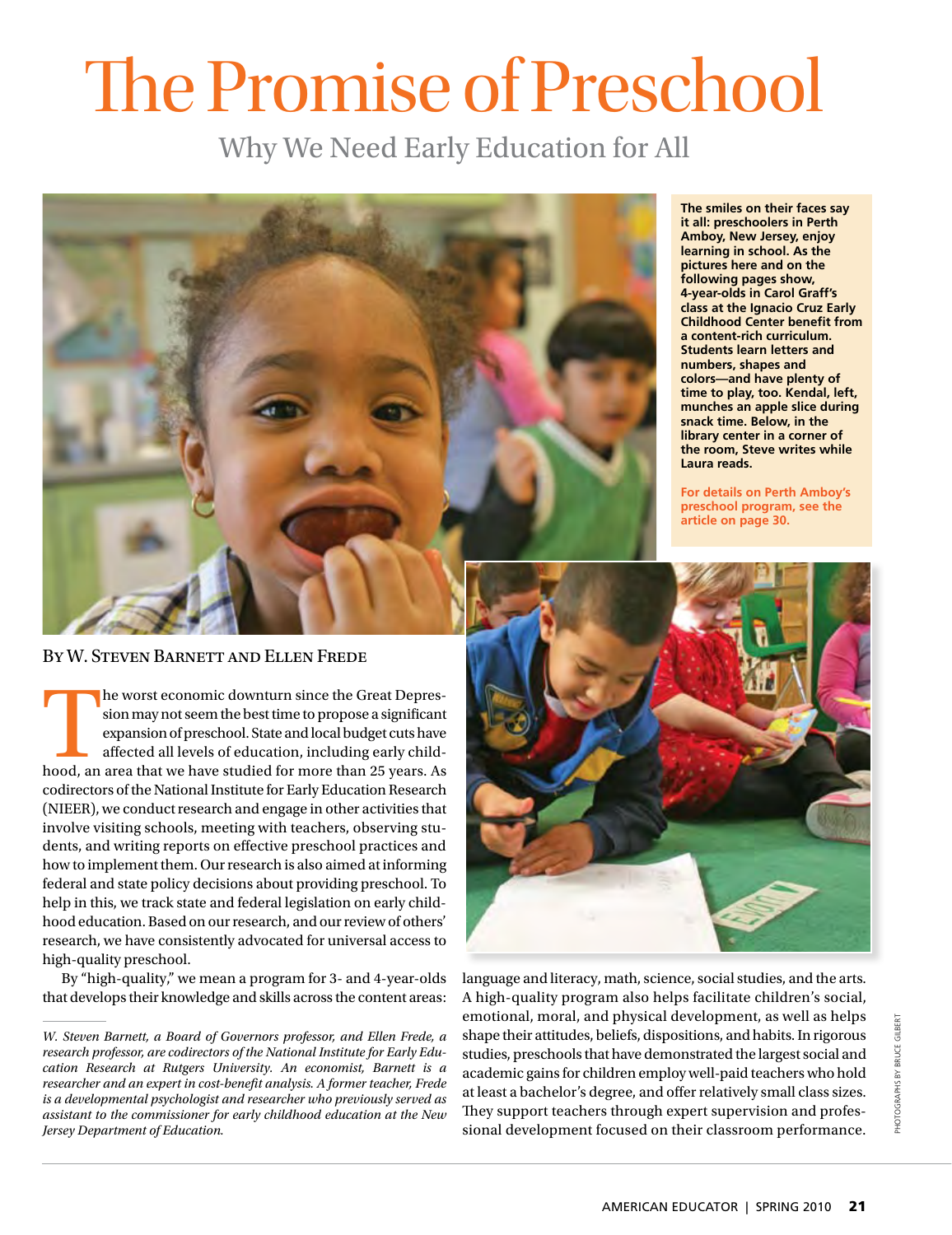And they are part of a larger system that provides additional resources for children who present special challenges (such as children with disabilities or English language learners).

High-quality programs can be found in public schools, in private child care, and in Head Start, but they are few and far between. Research on the educational quality and effectiveness of preschool programs indicates that few of the preschool programs children attend are of high quality.1 Most might be rated as mediocre. A significant percentage provides little support for learning and development.2 Private programs typically have the lowest quality, but many public programs are little better. Alarmingly, public policies that combine low reimbursement rates and low standards for child care with increased pressure on parents to work may actually harm children's development.3 What is particularly sad about this state of affairs is that preschool education has the potential to produce exactly the opposite result.

The United States faces serious problems that effective early education can help alleviate, most notably high rates of school failure, dropout, crime, and delinquency, as well as far too many youth who are not well prepared for the workforce. From 35 to 45 percent of American children are poorly prepared to succeed in school at kindergarten entry.4 Of course, it would be unrealistic to expect preschool education to solve the school-readiness problem, much less the bigger long-term problems, all by itself. At best, preschool education is one part of a larger, multifaceted set of public investments in human development. Nevertheless, even modest improvements may bring large benefits, as we explain in this article.

The annual Current Population Survey of school enrollment finds that about two-thirds of all 4-year-olds and about 40 percent of 3-year-olds attend a classroom-based program in child care, Head Start, or preschool. Of course, children not in classrooms are not necessarily at home with their parents: 21 percent of 4-year-olds are in home-based care with either nonrelatives (8 percent) or relatives (13 percent), as are nearly 40 percent of 3-year-olds.

We call for replacing our nation's patchwork of predominately poor and mediocre programs with preschool education that is part of every state's system of public education. Public education provides democratic governance and a much-needed infrastructure. Just as important, it connects prekindergarten with K–12 education, allowing preschool and kindergarten teachers to work together to ensure that children enter school prepared.

The education of young children continues to engender heated debates over costs and benefits, teacher qualifications, curricula, class size, and at what age children are ready for school. We cannot address all these points in a single article. But we can answer key questions that highlight the urgent need to offer high-quality preschool education to all children.

#### What are the key characteristics of high-quality preschool?

The quality of a preschool program determines how effective it is in helping children learn and develop—and whether it's a worth-



**Another school day begins at the Ignacio Cruz Early Childhood Center, one of seven sites to enroll Perth Amboy's 3- and 4-year-olds. As a result of a 1998 court order and subsequent state regulations, Perth Amboy and 30 other high-poverty districts began offering universal preschool. Today, more than 1,300 young children in the district attend preschool.**

while investment. To assist educators, community members, and policymakers in assessing the quality of their preschools, we worked with our colleagues at NIEER to compile 10 researchbased benchmarks, which we briefly describe here.\*

The first four benchmarks specify the minimum teacher qualifications. Research shows teachers are crucial. Better education and training for teachers can improve the interaction between children and teachers, which in turn affects children's learning. Thus, we recommend the following: teachers should have a bachelor's degree and specialized training in preschool education<sup>5</sup> and should complete at least 15 hours of in-service training annually, $6$ while assistant teachers should have at least a Child Development Associate (CDA) or equivalent credential.<sup>7</sup>

Benchmarks five and six focus on class size and staff-child ratios. Classes should be limited to 20 children *at the most<sup>8</sup>* and have no more than 10 children per teacher.<sup>9</sup> With smaller classes and fewer children per teacher, children have greater opportunities for interaction with adults and can receive more individualized attention, both of which are essential to their academic and social development.

Early learning standards are also critical to quality because preschool programs too frequently underestimate children's capability to learn. Clear and appropriate expectations for learning and development across all domains are essential.<sup>10</sup> Thus, benchmark seven calls for programs to address children's physical well-being and motor development, social/emotional development, approaches toward learning, language development, and cognition and general knowledge.<sup>11</sup>

<sup>\*</sup>The limitations of research are such that judgment inevitably plays a role in setting specific benchmarks. When the evidence was not as solid as we'd like, we relied on the characteristics of programs that produced reasonably large educational benefits in studies with strong methodologies (e.g., High/Scope Perry Preschool and Chicago Child-Parent Centers, which we will discuss later).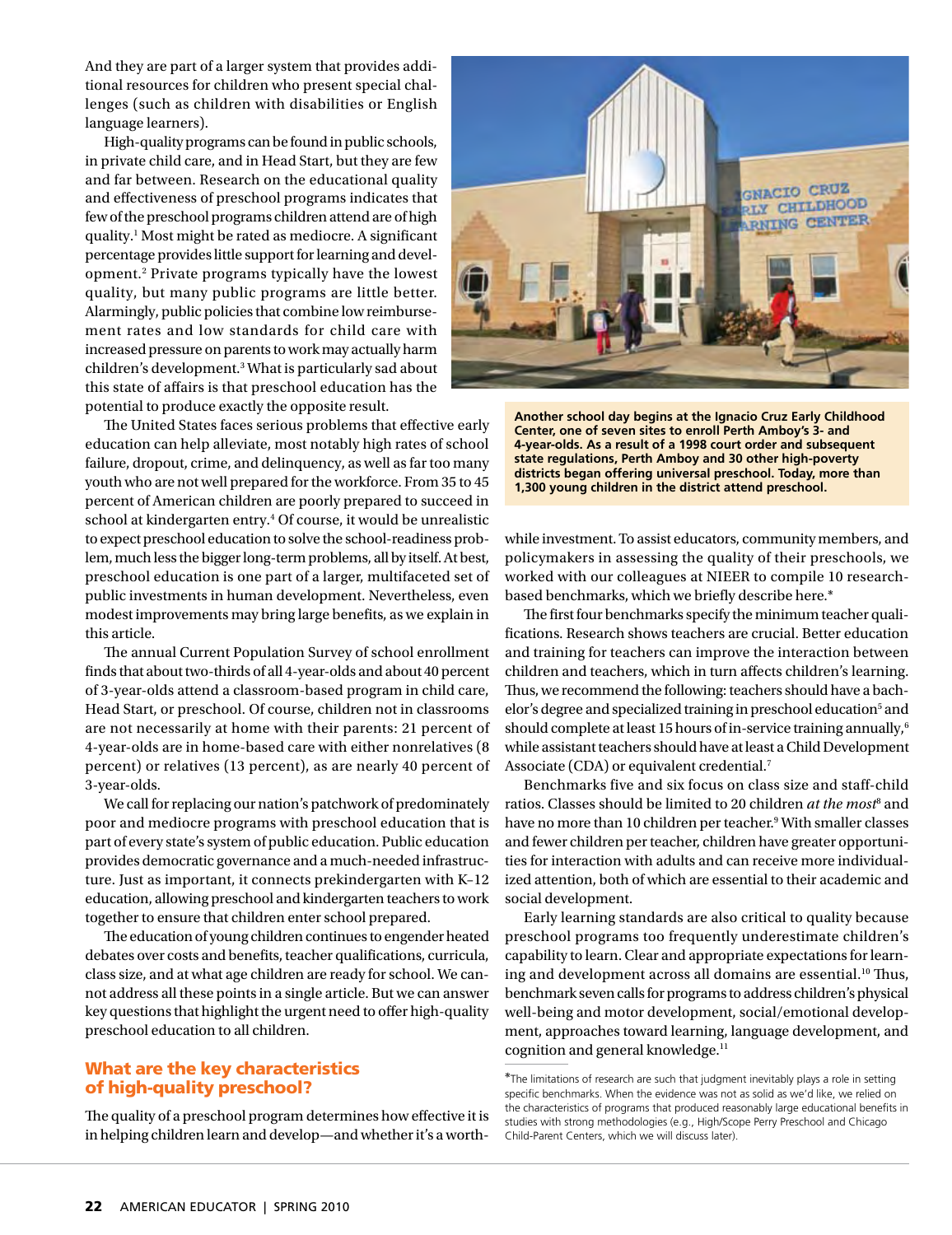**At right, Carol Graff reads a book to students. Though they sit and listen during story time, the children are active much of the day. Below, Nalani shows off her dancing while all the children enjoy music playing on the classroom computer.**

The eighth and ninth benchmarks relate to children's overall well-being; their success in school involves not only their cognitive development but also their physical and social/emotional health. So, preschool programs should provide at least one nutritious meal per

day;<sup>12</sup> vision, hearing, and health screenings and referrals;<sup>13</sup> and frequent parent-involvement opportunities, such as parent conferences, and parent-support services, such as parent education.<sup>14</sup>

The final benchmark calls for implementing systematic methods for evaluating, monitoring, and improving program quality by conducting regular site visits that inform technical assistance and professional development.

Together, these 10 benchmarks represent the minimum criteria needed to ensure preschool programs have the resources they need to be effective, especially when serving children at risk of school failure. Meeting all 10 standards will not guarantee high quality. On the other hand, each of

these standards is important, and it is unlikely a preschool can be fully effective unless all 10 benchmarks are met.†

Beyond these 10 benchmarks, we've found there's a certain buzz of purposeful, fun activities that characterize high-quality preschool classrooms. Children should be busy with conversations, projects, experiments, reading, and building activities; have opportunities to choose from a variety of short and long, indoor and outdoor activities; and have close, warm relationships with the adults as well as other children. Teachers should assess children's social and academic progress regularly and adjust their instruction and activities as needed; while important for all children, this is especially critical when working with English language learners and children with disabilities. Teachers should also prepare children for school by teaching expanded vocabulary,





alphabetic principles, and phonological awareness; concepts of numbers, shapes, measurement, and spatial relations; task persistence; early scientific thinking; and information about the world and how it works.

#### Do the benefits of preschool outweigh the costs?

Over the past 50 years, researchers have accumulated a large body of evidence regarding the effects of preschool education on children's learning and development. The large number of studies allows researchers to use statistical methods to summarize their findings—a process called meta-analysis. We can estimate average effects across studies and, with enough studies, investigate how effects vary with preschool program characteristics, the populations

served, and even the designs of the studies. Researchers associated with our institute conducted a comprehensive meta-analysis of findings from 123 studies conducted since 1960.15 Most often, studies investigated the effects of preschool education on cognitive development. Studies also looked at how preschool affects socioemotional development and school success (as indicated by grade repetition or special education placement).

The findings of the meta-analysis are quite clear: preschool education positively affects learning and development. The average effect of the programs studied on cognitive development is substantial, large enough to move a child from the 30th to the 50th percentile on standardized tests (of IQ, reading, mathematics, etc.) at kindergarten entry. The more rigorous studies are more likely to find larger effects; when we adjust for study quality, the average effect is large enough to move a child from the 24th percentile to the 50th percentile. As children move through school, this initial effect declines by half, so the long-term impact on cognitive ability is about half as large as the immediate effect. Specific program features matter for program effectiveness, and long-term learning gains of close to 20 percentile points are obtained when programs are more optimally designed.

<sup>†</sup> Some have challenged this approach to quality, citing studies that fail to find any associations linking teacher education, class size, ratio, and other program features to either teachers' practices or children's learning. In our view, the nonexperimental methods of these studies are so prone to problems that they should carry little weight, especially since their findings are contradicted by the findings of experimental studies and defy common sense. For example, they find no added value from any education for teachers beyond a high school diploma. Yet, we find no examples of highly effective preschool when teachers are poorly educated and poorly paid.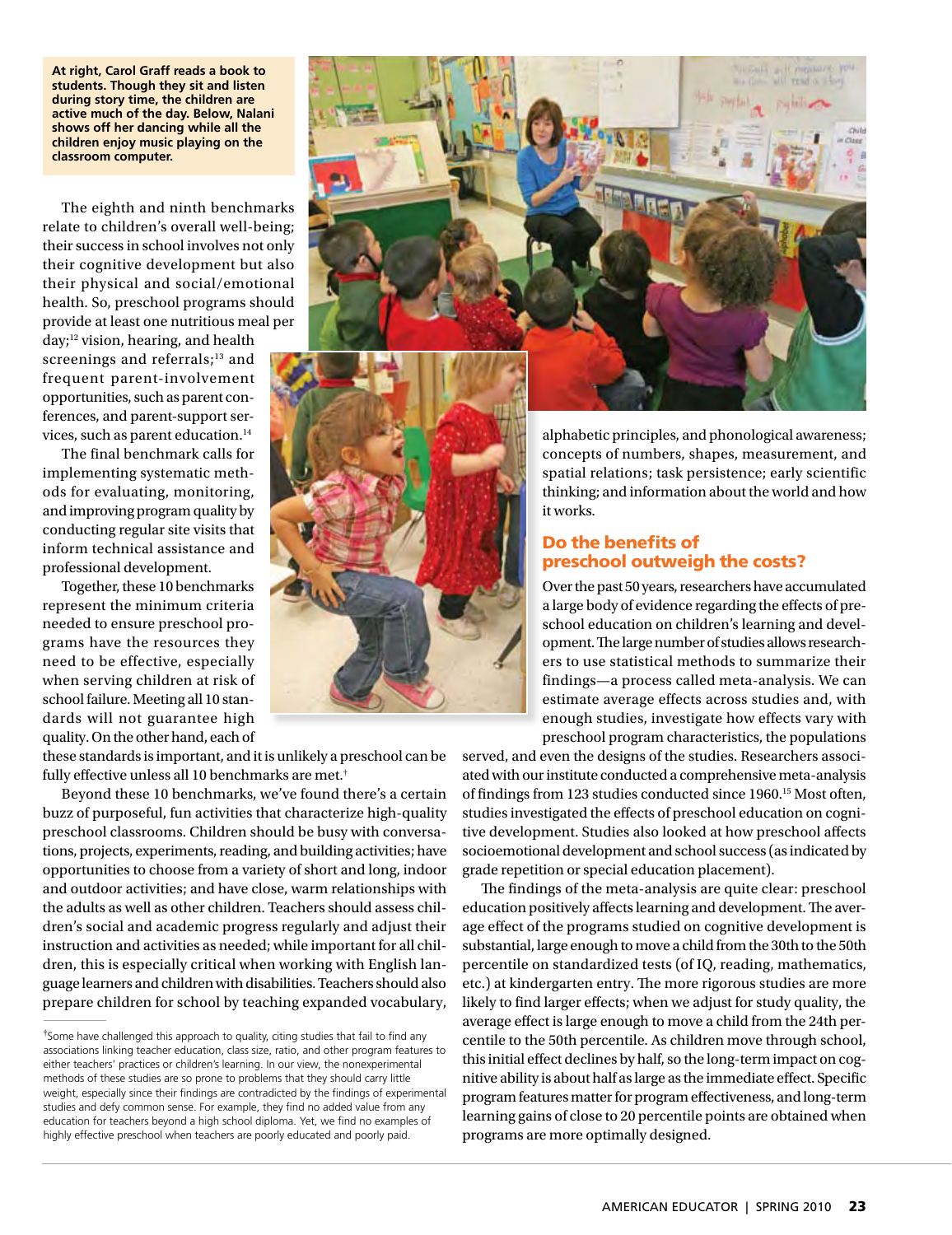Fewer studies looked at socioemotional development and school success, so we can't do the same kinds of fine-grained adjustments for study rigor and program features. Average effects across all studies reveal improvements of about 5 to 7 percentile points, but they do not decline over time. Long-term effects on outcomes such as social skills, problem behavior in school, repeating grades, and the need for special education are about half as large as those for cognition. Possibly, this is because the preschool programs studied focused less on these domains. We can't really tell from the meta-analysis, but recent studies specifically focused on social development suggest that better program design could lead to larger gains here, as well.<sup>16</sup>

A look at long-term findings reveals that gains in achievement and decreases in behavior problems, grade repetition, and special education are followed by other important outcomes throughout adulthood, such as increased high school graduation rates, increased earnings, decreased crime and delinquency, and better

mental health.17 These long-term effects have considerable value despite their modest size.

While these findings are supported by an array of studies of varying quality, three studies have become quite well known, largely because they have provided a basis for cost-benefit analyses: the High/Scope Perry Preschool study, the Abecedarian study, and the Chicago Child-Parent Centers study.18

These three studies are methodologically rigorous, provide results into adulthood, and provide the only three comprehensive cost-benefit analyses of preschool education to date. Comparing the results of these three studies with those of the meta-analysis, we see that the initial cognitive effects of these programs are somewhat larger than the average across all studies, and even larger than those using more rigorous methods, but the magnitudes of their medium- to long-term effects are not exceptional. They clearly fit well with the rest of the literature.

All three programs served economically disadvantaged and

## **New Jersey Finally Gets It Right**

In 1998, as part of *Abbott v. Burke*, a school funding equity case, the New Jersey Supreme Court ordered the provision of high-quality preschool education for all 3- and 4-year-olds in school districts with large disadvantaged populations. Subsequent rulings clarified that all teachers should have early childhood certification and a four-year college degree, and that each teacher and assistant should serve no more than 15 children. The court also authorized the state to allow districts to contract with private providers such as Head Start and child care agencies to offer the program at the state's high standards. For several years, the state delayed full compliance, but in 2002, the state began to implement this ruling in earnest.

In 1999–2000, preschool programs in these districts were poor to mediocre, and children's learning gains were modest. Based on the widely used 7-point Early Childhood Environment Rating Scale– Revised (ECERS-R), in which programs are considered good if they score 5 or higher and poor if they score below 3, ratings of classroom quality were just above minimal (3.5) for the private programs most children attended and mediocre (4.4) for public school programs. Fewer than 10 percent of private programs reached a 5; worse, one-third fell below a 3, meaning they might actually impede children's development.

Full implementation of the court's order took time. The state had to develop preschool program standards, early learning outcome standards, and a new early childhood teacher certification. A

scholarship program was created to help teachers in contracted private-provider programs pay for college degrees and certification courses. Preschool teacher pay was raised in private settings to the same level as in the public schools. In addition, a continuous improvement process was created to measure progress toward the standards and to inform decision making at each level (child, classroom, district, and state). The continuous improvement cycle involves an iterative process of establishing standards or objectives, measuring progress toward them, analyzing results, and implementing improvements. It was applied at each of the following levels of the program:

- The child level, to document and analyze children's progress, and plan individual and classroom teaching strategies;
- The classroom level, to provide information for individual teacher self-assessment and related coaching, and when aggregated across classrooms for districtwide professional development practice;
- The district or program level, to provide districts and their privateprovider partners a protocol for assessing their progress toward meeting program standards; and
- The state level, to inform statewide policy and professional development as well as to report to the legislature and the public on the preschool program's progress and impacts.

By 2007–08, the results were clear. Private programs served two-thirds of the children, but now did so under contract to local boards of education, and average scores on the ECERS-R had risen to 5.2 for both public school and private programs. There was now no difference in observed quality between public school and private programs. Most programs scored better than good, regardless of auspice, and fewer than 1 percent scored below a 3. Substantial gains in learning have been documented as a result. Grade repetition by the end of first grade has been cut in half for children who attended two years of preschool (from 10 percent to 5 percent). Test score gains are considerably larger than for Head Start and private child care centers that are not part of the court-ordered program. One of the most interesting aspects of this natural experiment is that most of the classrooms are in Head Start and private child care centers. With the features we cited above, and with infrastructure support from the public school system, they are producing larger learning gains.

To learn more about preschool in New Jersey, see *Partnering for Preschool: A Study of Center Directors in New Jersey's Mixed-Delivery Abbott Program* (**nieer.org/ [resources/research/partnering\\_preschool\\_](http://nieer.org/resources/research/partnering_preschool_highlights.pdf) highlights.pdf**), *Assessment in a Continuous Improvement Cycle: New Jersey's Abbott Preschool Program* (**nieer.org/ [resources/research/NJAccountability.pdf](www.nieer.org/resources/research/NJAccountability.pdf)**), and *Public Preschool in New Jersey Is One Roadmap to Quality* (**[nieer.org/docs/index.](www.nieer.org/docs/index.php?DocID=102) php?DocID=102**).

 $-W$  S.B. and  $EF$ 

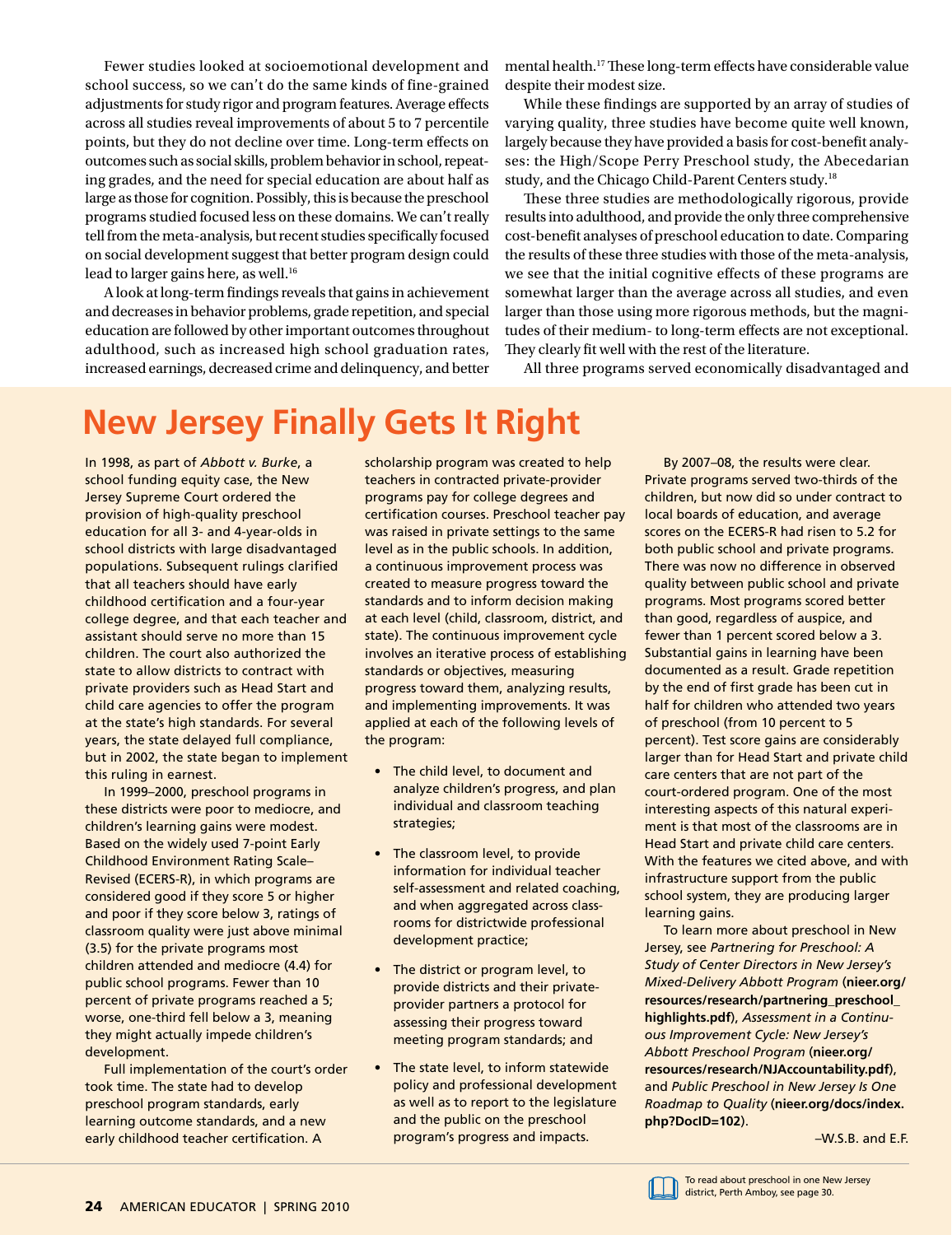primarily African American populations. However, the degree of disadvantage among the families varied from study to study, as did the extent of poverty and other social problems in the communities where the programs took place. All three programs had higher standards for teacher qualifications and pay than most preschool programs, including typical child care and Head Start centers, and many state-funded pre-K programs. Staffing ranged from the Perry Preschool's one teacher for every six children, to Chicago's one teacher and one aide for every 16 children. Two of the programs offered half-days during the school year for two years, but some children attended for only one year. The Abecedarian program provided full-day, year-round child care from the first year of life to age 5. These program features obviously affected the costs. Perry and Abecedarian cost more than the vast majority of public programs (in 2008 dollars, they were roughly \$10,000 and \$15,000, respectively, per child per year). However, the part-day Chicago program was a large-scale public school program that cost less, on an annual basis, than Head Start and many state pre-K programs



(in 2008 dollars, it was roughly \$5,700 per child per year).

The most accurate summary of the economic findings from these three studies is that the returns of public investments in high-quality preschool for disadvantaged children are greater than the costs. There is a tendency in the policy world to focus on the specific ratio of benefits to costs in each study—16 to 1 for Perry, 10 to 1 for Chicago, and 2.5 to 1 for Abecedarian. However, each of these ratios is subject to uncertainty, and we cannot simply project the economic returns of these three programs onto preschool education generally. When any program modeled after these examples is implemented today, variations in the population served, location, and program design and implementation have such large impacts on the benefits that these specific costbenefit ratios are not particularly informative. Fortunately, we do not need highly precise estimates to guide public policy. Knowing that the benefits of high-quality programs are large relative to costs is good enough (and far better than the guidance we have for most public policies).

When thinking about potential economic returns, there are a couple additional points to keep in mind. If a substantial increase in parental earnings is one of the desired outcomes, preschool education programs will have to be delivered in conjunction with full-day child care. Otherwise, they do not offer enough support for working parents. Similarly, if programs are to substantially reduce crime, they will need to serve children in neighborhoods where crime is a serious problem (you can't prevent a problem where there isn't one), and they will need a curriculum that addresses social and emotional

development and behavior rather than just academic achievement. This last lesson comes from the larger research literature. Generally, we should expect that variations in program design, population served, and social context will affect the returns to public investments in early education.

#### What have we learned from Head Start?

Head Start, the nation's oldest and largest publicly funded child development program, is higher in quality than most private programs, but it could be improved greatly. Currently, our best evidence of Head Start's impacts comes from the congressionally mandated National Impact Study. The study found

modest positive effects on some, but not all, outcome measures after nine months of Head Start. Effects were smallest for broad cognitive measures (such as tests of prewriting and vocabulary) and larger for narrow literacy skills easily taught and mastered in a brief time (such as naming letters). By kindergarten and first grade, there were virtually no persistent positive effects on children.<sup>19</sup> However, we believe the results underestimate Head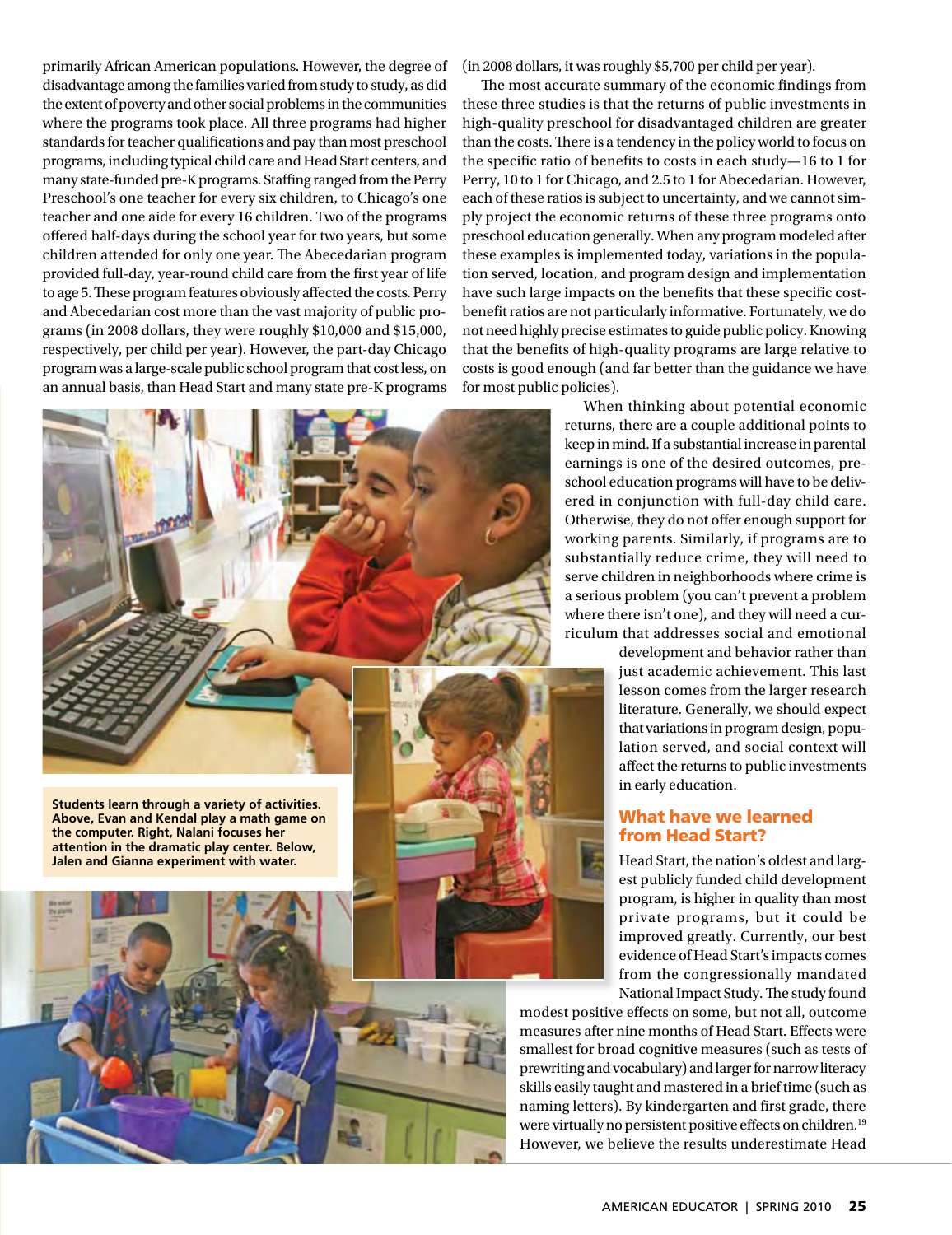Start's impacts because many of the children in the control group (i.e., who were not in Head Start) received other preschool services. Nevertheless, even the most favorable statistical adjustments would not fundamentally alter the conclusion that Head Start is much less effective than had been hoped.

One key to dramatically improving Head Start is suggested by research findings from Tulsa, Oklahoma.20 Oklahoma is the state closest to offering pre-K to all 4-year-olds. This statewide effort has included a variety of strategies, including partnering with existing Head Start centers. In Tulsa, the public school district sup-

ports and oversees pre-K in public school classrooms and partners with Head Start. The school district pays for fully certified teachers to teach in Head Start, and they receive the same salaries and benefits as other public school teachers. The result is that children's learning gains in Tulsa Head Start are much more similar to those in the Tulsa public schools, and considerably larger than learning gains in Head Start nationally. This finding is particularly notable since Head Start's major



shortfall with respect to the features of high quality is the low level of teacher qualifications and pay. Although almost half of all Head Start teachers nationally have bachelor's degrees, their earnings are about half of public school teachers'. Even in Tulsa, however, Head Start still appears to underperform the public schools on some key measures, a topic to which we will return later.

#### What have we learned from other preschool programs?

State and local pre-K policies vary greatly, making it difficult to generalize about programs nationally. For example, the High/ Scope Perry Preschool was a public school program, but was far from typical. The Chicago Child-Parent Centers are closer to today's public school programs in funding level and in features such as class size, teacher qualifications, and pay. Chicago's centers demonstrate what a carefully crafted, reasonably funded public school program can accomplish. A similar public school program for 4-year-olds was found effective in a rigorous study back in the 1960s.<sup>21</sup> This study involved about 500 children, and the program features were more similar to those of today's public school programs. A teacher and an aide staffed each preschool classroom of 17 children. Effects on cognitive abilities at kindergarten entry and at third-grade follow-up were impressive; they were comparable to the average effects in the meta-analysis for rigorous studies.

Looking across these three well-researched and effective public programs, we see that all three employed public school teach**Perth Amboy preschoolers learn to work independently and develop social skills. Above, Jenifer concentrates on painting. Left, Rahim and Steve compare cookies during snack time.**

ers who received intensive coaching and supervision, with regular in-depth discussion and feedback regarding teaching practices. That support for teachers likely contributed to the strong results and dif-

ferentiates these programs from many others today.

More recent studies, though not as rigorous, have estimated the initial effects of one year of state pre-K on children's cognitive abilities in eight statewide samples from Arkansas, California, Michigan, New Jersey, New Mexico, Oklahoma, South Carolina, and West Virginia.22 The average effect is about half of that found in the meta-analysis for more rigorous studies, though the topperforming states have effects similar to each other and to results from the Chicago Child-Parent Centers. In all three domains tested—language, literacy, and mathematics—estimated average effects are several times larger than the most generous estimates of Head Start's effects. While these eight state programs are not representative of all state pre-K programs, they are a broad sample and demonstrate that large-scale public pre-K programs can meaningfully affect children's learning.

Recent studies of the long-term effects of state-funded pre-K programs are weaker methodologically.23 Nevertheless, they have yielded evidence of long-term gains in test scores, decreases in grade repetition, and decreases in behavior problems. Long-term test score gains in some state pre-K studies have been comparable to averages from the meta-analysis. These effects are much, much larger than those found for child care programs or Head Start.

#### Should government-sponsored preschool be targeted to children in need or open to all?

In recent years, a number of states—Florida, Georgia, Illinois, Iowa, Maryland, New York, Oklahoma, and West Virginia—have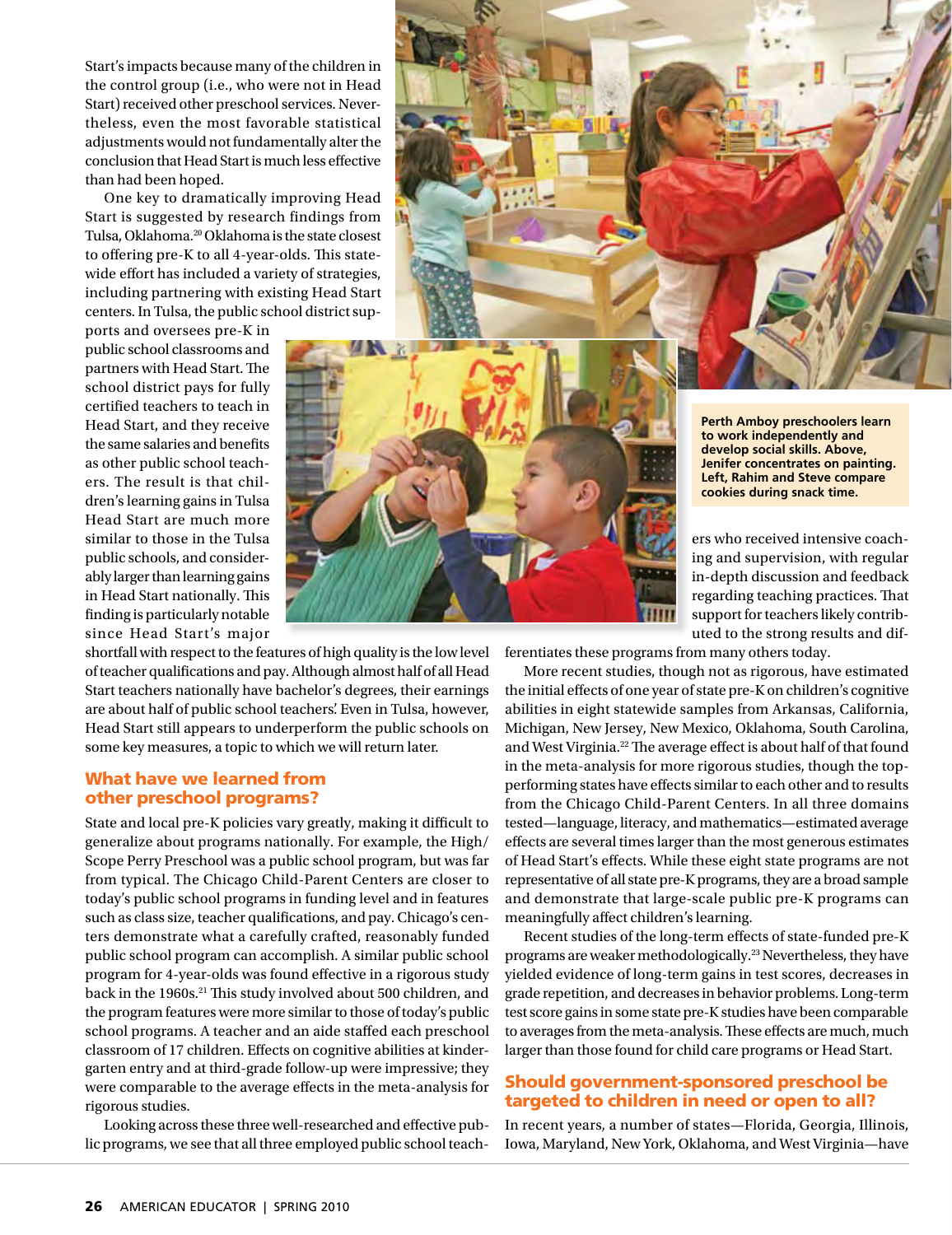moved toward providing free public pre-K for all children.<sup>24</sup> These states vary considerably in their actual coverage and program quality: only Oklahoma can be considered to have succeeded in providing high-quality preschool education to almost all 4-yearolds. Florida and Georgia serve most of their 4-year-olds, however, the quality of their programs is suspect, particularly in Florida. Florida requires lead teachers to have only a paraprofessional credential and funds the program at about \$2,500 per child for a school year (about one-third of the amount per child for Head Start).

By and large, early childhood policy in the United States remains firmly focused on serving only the economically disadvantaged. This targeted approach is fundamentally unsound and should be changed in favor of public preschool for all. Our reasons, which we expand on below, are as follows:

- • Targeting does not serve disadvantaged children well in practice.
- • Targeting is based on a misconception that low academic performance in America is primarily a problem of the poor.
- • Most children from middle-income families lack access to high-quality preschool.
- • Effective preschool programs produce strong academic and social gains for all children, even though gains for disadvantaged children are somewhat larger.
- • The added benefits of universal programs outweigh the added costs.

The United States first committed to providing children in poverty with preschool programs in 1965, when the federal Head Start program was launched. States have added to this commitment by funding their own pre-K programs; the vast majority target children from low-income families. Yet, today, less than half the children in poverty attend a public preschool program at age 4 and an even smaller percentage attends at age 3. Many of those who are enrolled attend programs that are less than highly effective. Subsidized child care brings the percentage of 4-yearolds enrolled in a center-based program to more than 50 percent, but effectiveness and quality are even lower in child care. After nearly a half-century of failure to achieve the nation's goals with targeted preschool, it is time to consider another approach.



Our inability to serve most children in poverty often goes unnoticed because it is naively assumed that all children in Head Start and other targeted programs are poor. In fact, about half the children enrolled in Head Start are not poor, and state pre-K programs are even less tightly targeted. This is not just because the eligibility rules are loose or poorly enforced. Family income fluctuates over time, and few families are poor two years in a row. Some states redetermine eligibility for child care subsidies frequently to tighten targeting, but bouncing children in and out during the year is no way to run an educational program. In addition, neither Head Start nor other targeted programs are entitlements, and they have never been funded at levels adequate to fully enroll the eligible populations. Finally, some families shy away from programs limited to poor families, either to avoid stigma or because they worry about negative consequences for their children if the only peers they associate with are also poor.

Pre-K for all would greatly increase the number of children from poor and near-poor families who receive a free public preschool education. It also would at least double the enrollment in public preschool programs of children from families in the bottom 40 percent of income. Just how close to 100 percent participation we get would depend on program quality and how well it accommodates parental needs for child care (for example, by offering wraparound care outside school hours). Some of New Jersey's



**Classroom teacher Carol Graff and paraprofessional Emily Colon act out a story (that includes music and dance) with the students. Movement is an important part of the preschool day.**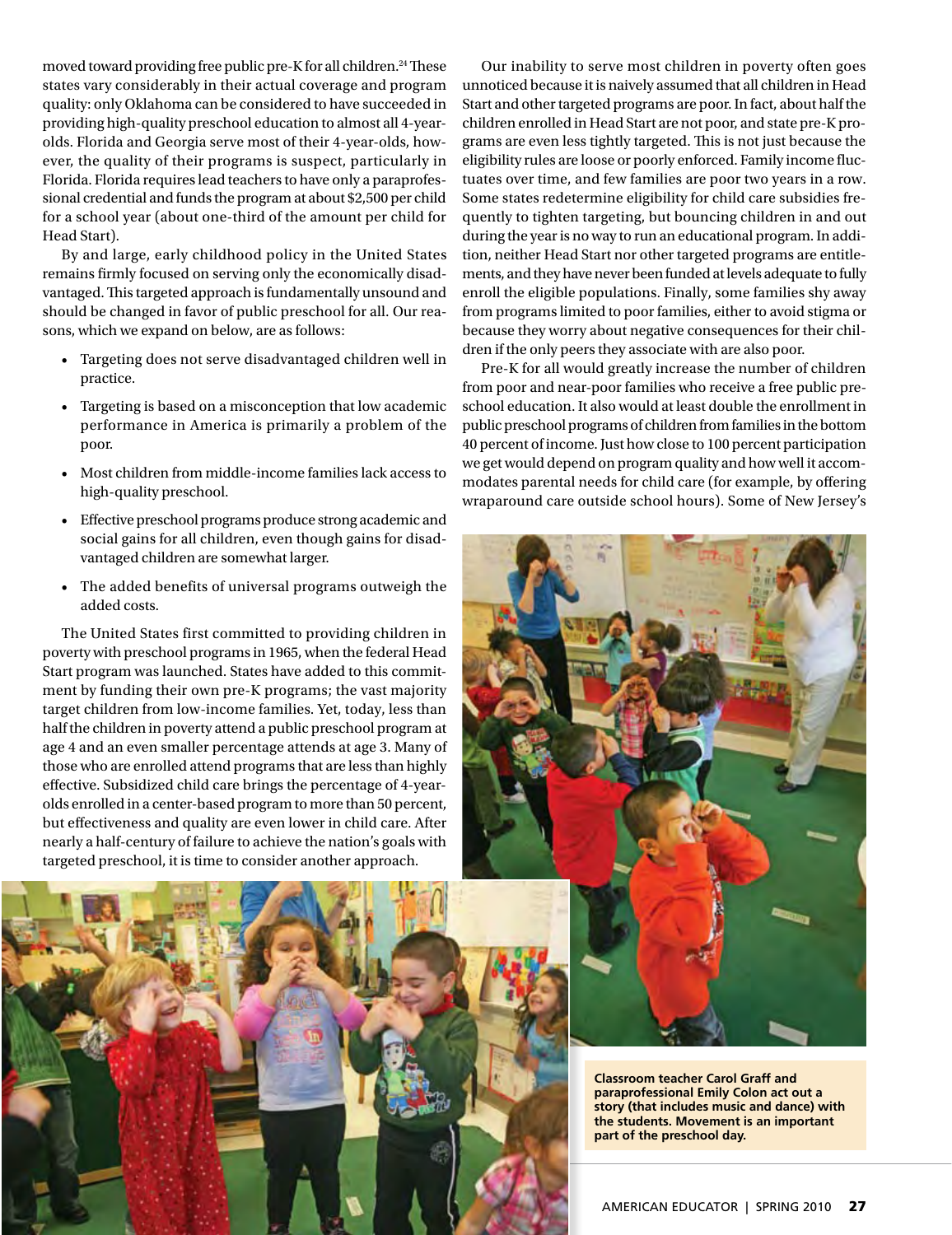**Above, Carol Graff reads a story to a small group of students seated in the science center. Working with small groups allows Graff and Colon to see which students understand the material covered in class and which ones need more help. Right, Perth Amboy students enjoy outdoor play.**

pre-K programs have reached that 100 percent mark (to learn more, see page 24).

Whether quality would improve with pre-K for all depends on how the policy is enacted. There is some temptation for politicians to offer universal pre-K on the cheap, so that they basically subsidize existing child care arrangements without raising quality. Florida's universal program seems to be following this pattern. On the other hand, Oklahoma offers preschool education to all 4-year-olds at a high level of quality.

Incorporating pre-K into public education is the best way to prevent this bait and switch. Currently, most state-funded programs are administered through state departments of education (sometimes jointly with other agencies). We believe that state and local boards of education should be responsible for providing highquality preschool. However, they should partner with private organizations, including those that contract to deliver Head Start, to supply those services. Such partnerships can provide highly effective early education while meeting child-care needs and giving families more choices.

Under this system, all preschool programs are subject to public standards, accountability, and local democracy. Centers—not individual teachers—that fail to meet standards for classroom practice and student learning despite support for improvement would lose their contracts. Our experience in New Jersey shows that few centers actually need to be eliminated when there is real accountability and support.

With this structure, pre-K for all stands to benefit economically disadvantaged children in another important way. Children learn from each other, not just from teachers. Research indicates that

disadvantaged children may learn significantly more if they attend classes with children from a broader socioeconomic spectrum. As we discussed earlier, pre-K teachers in Tulsa have the same credentials and compensation in the public schools and Head Start. Children's gains in mathematics are nearly identical in the two settings. However, children's gains in literacy and social skills are considerably larger in the public school pre-K classrooms than in Head Start.25 Although differences in curricula and teaching practices cannot be ruled out as a cause, we suggest that children's interactions may contribute to the differences. Head Start serves a poorer and more limited socioeconomic range than the Tulsa public

schools.<sup>26</sup>

One of the main reasons why most public preschool programs have been limited to children from low-income families is that much of education policy in the United States focuses on closing the achievement gap between disadvantaged students and their higher-income peers. The achievement gap is a serious problem, more serious than most people realize. The fact is, the achievement gap between children from middle- and high-income families is as great as the gap between children from low- and middle-income families. To close the achievement gap, our preschool and other remediation programs need to serve children from both lowand middle-income families, as they all need assistance in catching up to their peers from high-income families.

On average, children from lowincome families are the furthest behind. But when we look at individual scores

instead of group averages, we see that very low achievement is not limited to children from very low-income homes. In fact, simply because there are many more children who are not poor than children who are, most very low-scoring children are not poor. Likewise, most children who repeat a grade or drop out of school are not poor. These middle-income children need the jump-start that a high-quality preschool program could offer but without a universal program, most won't get it. If we as a nation focus on children in poverty alone, then we fail to address most of the achievement gap, school failure, and dropout problems.27

A surprising number of studies indicate that all children from middle- and higher-income families (not just those who are behind) would benefit from universal pre-K. The Tulsa study, for example, found positive effects for all income groups. Effects for the highest income group were, on average, 87 percent as large as those for the lowest income group. A similar statewide study of universal pre-K in Oklahoma found test score gains for children who did not qualify for free or reduced-price lunch were 74 percent as large as the gains for children who did qualify. (To qualify,

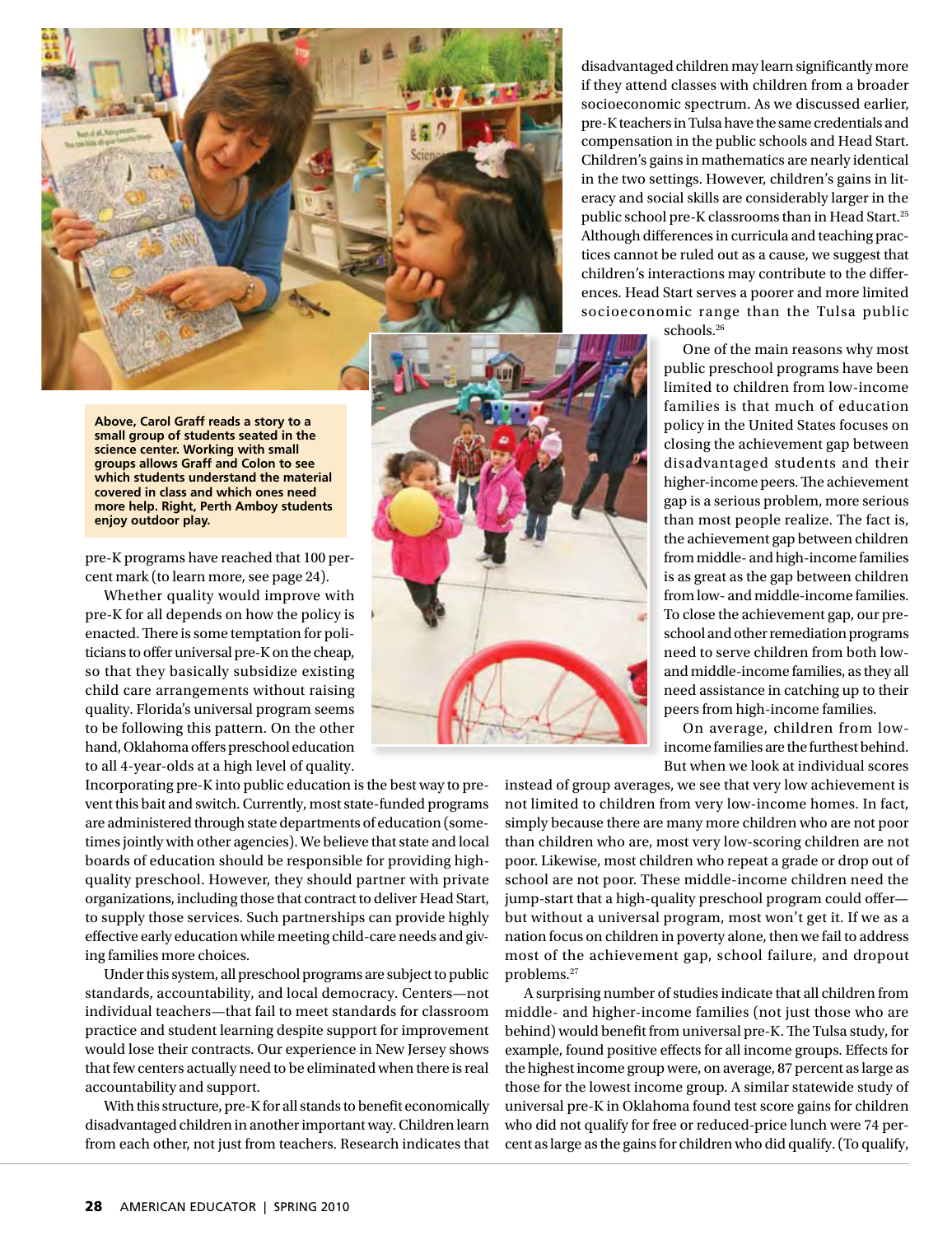### **Closing the School-Readiness Gap**

When they enter kindergarten, children from lower- and middle-income families are, on average, far behind their wealthier peers in reading, mathematics, and general knowledge. High-quality preschool could help close this gap in school readiness.



a family's income must be under 185 percent of the poverty level, which is just over \$40,000 for a family of four.) Our study of New Jersey's Abbott pre-K program, available to all children in 31 cities with large low-income populations, found that effects averaged 81 percent as large for those who did not qualify for a school lunch subsidy.

Finally, we also find that targeted policies are bad economics; the added benefits of a high-quality universal program will exceed its added cost.28 Partly, this is because a universal program will reach far more disadvantaged populations; as a result, it will produce larger academic and social gains for all disadvantaged children served. In addition, even if benefits for each middle-income child are only half as large as those for a disadvantaged child, the benefit per child will still far exceed the cost of serving a middleincome child. Perhaps, for high-income families, the benefits per child might not quite justify the cost. However, these children contribute to others' gains through their classroom interactions and, possibly, through their parents lobbying for high quality. High-income families also bear a disproportionate share of the costs through the tax system.

e have calculated costs and benefits under a wide<br>
that can reduce of assumptions, and have found that the<br>
universal approach is a much better public invest-<br>
ment. Pre-K for all children is a pro-growth policy<br>
that can range of assumptions, and have found that the universal approach is a much better public investment. Pre-K for all children is a pro-growth policy remediation, crime, and unemployment. A deep recession is exactly the time to move forward with such a policy. In closing, it's important to note that the United States is not the only source of evidence that high-quality public pre-K helps children from all backgrounds.29 Studies in the United Kingdom find modest positive effects on cognitive and social development that persist at least through the primary grades for children from all socioeco-



**Adam talks to Emily Colon during small-group instruction. With Colon's help, the children are using blocks to take measurements.**

nomic backgrounds. International comparisons find that more preschool education is associated with higher test scores, and high participation rates are associated with less within-country inequality in test scores. These international results reinforce the findings from the United States that high-quality preschool education is valuable for all children. They also confirm a pattern evident in the American research: all children benefit substantially, but disadvantaged children gain more, making preschool an excellent means of increasing overall achievement while narrowing our troubling gaps.  $\Box$ 

*(Endnotes on page 40)*